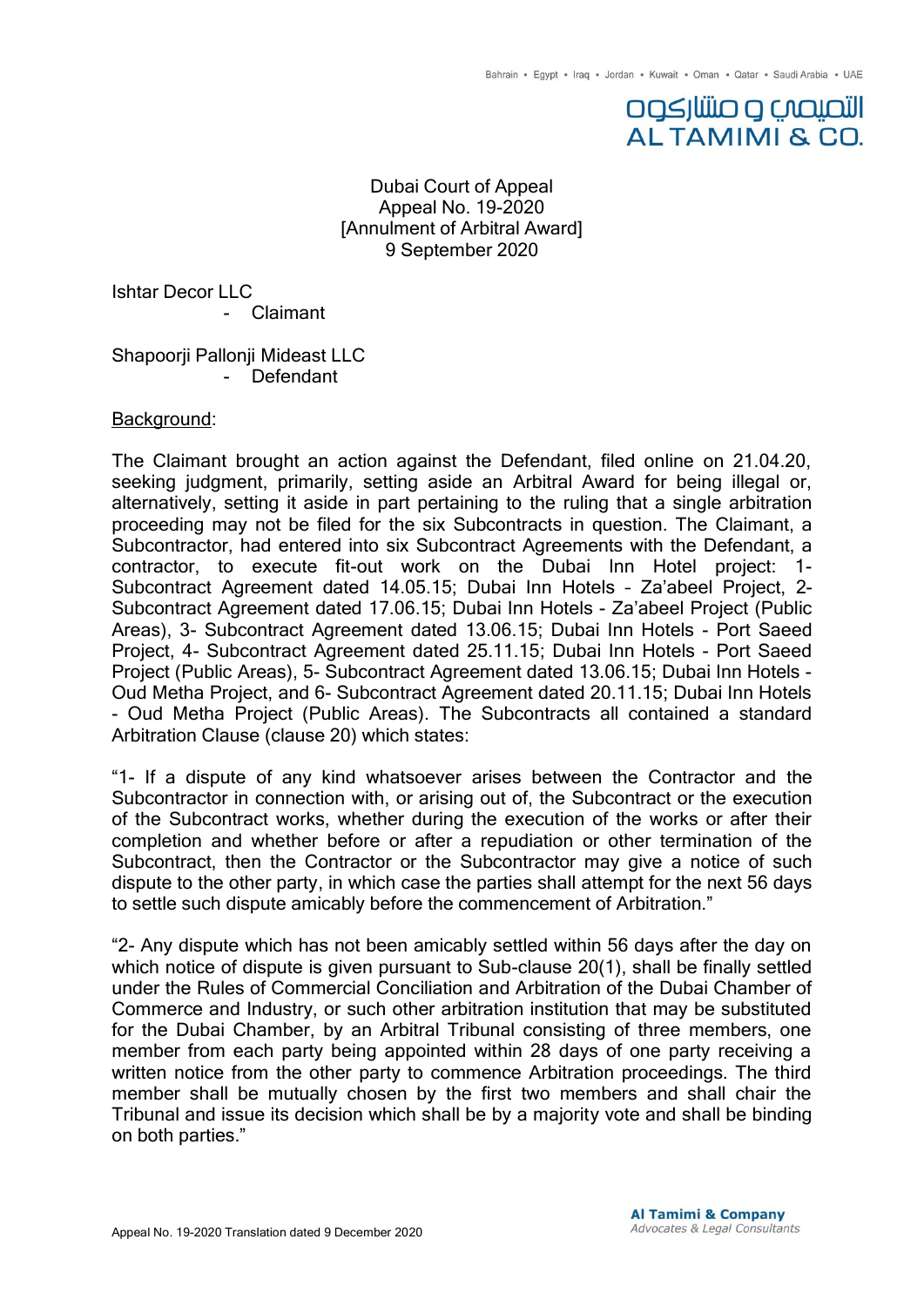## التصيصب و صنتار كوه **ALTAMIMI & CO.**

The Claimant (Claimant in the Arbitration) fulfilled their obligations in accordance with the Subcontract Agreements. The Defendant (Respondent in the Arbitration), however, defaulted on their obligations in failing to pay sums of money owed to the Claimant. When all attempts at amicable settlement, since 2017, failed, the Claimant submitted a Request for Arbitration, dated 30.10.18, claiming AED 9,949,390.29, plus interest and costs from the Defendant and seeking the return of letters of guarantee and other security. The Defendant filed an Answer to the Request for Arbitration, objecting to the Arbitral Tribunal's jurisdiction on the grounds that the Claimant did not comply with the pre-conditions to commencing an ad-hoc arbitration in terms of giving notice of the dispute to the Defendant in order for amicable settlement to be attempted within 56 days. The Defendant's other reason for objection was that the Claimant consolidated six separate Subcontracts, each of which has its own stand-alone Arbitration Agreement, into a single set of arbitration proceedings, which is not permissible under the rules of the Dubai International Arbitration Centre (DIAC) and the UAE Arbitration Law (Federal Law No. 6 of 2018).

The proceedings ran their course and the Arbitral Tribunal issued an award on 01.04.20 ruling that it does not have jurisdiction to determine the Claimant's claims in the arbitration proceedings.

#### Court of Appeal:

The Claimant was not satisfied with the award and challenged it on the following grounds:

- 1- The parties used the word "may" in the preconditions to arbitration clause. The term "may" has a clearly defined meaning. It expresses possibility, not necessity. Therefore, the Arbitral Tribunal's interpretation of this term as expressing necessity is unsound and goes beyond the meaning intended by the contracting parties. And so, the notice of dispute to be given before commencing arbitration proceedings is not mandatory, but optional. Either party may, at its discretion, give such notice to the other. This accords with the dissenting opinion of the panel member who held that the Respondent's submissions on jurisdiction should be rejected. Further, the precondition has been met because notices were sent by email to the Defendant, to which they did not respond. Given the significant period of time that has elapsed, which exceeds the agreed notice period, the Claimant may commence arbitration proceedings.
- 2- The Arbitral Tribunal contradicted the law by finding, in a majority opinion, that the Arbitral Tribunal did not have jurisdiction because the Claimant has no right to arbitrate claims arising out of a number of separate Subcontracts, each of which has its own stand-alone Arbitration Clause. The Arbitral Tribunal's rationale for its finding is that both the DIAC Rules and the UAE Arbitration Law (Federal Law No. 6 of 2018) refer to the Arbitration Agreement in the singular. However, nothing in the DIAC Rules or the UAE Arbitration Law explicitly prohibits the Claimant from filing a proceeding based on multiple contracts, each containing an Arbitration Clause. The Arbitral Tribunal's interpretation of the term "Arbitration Agreement,"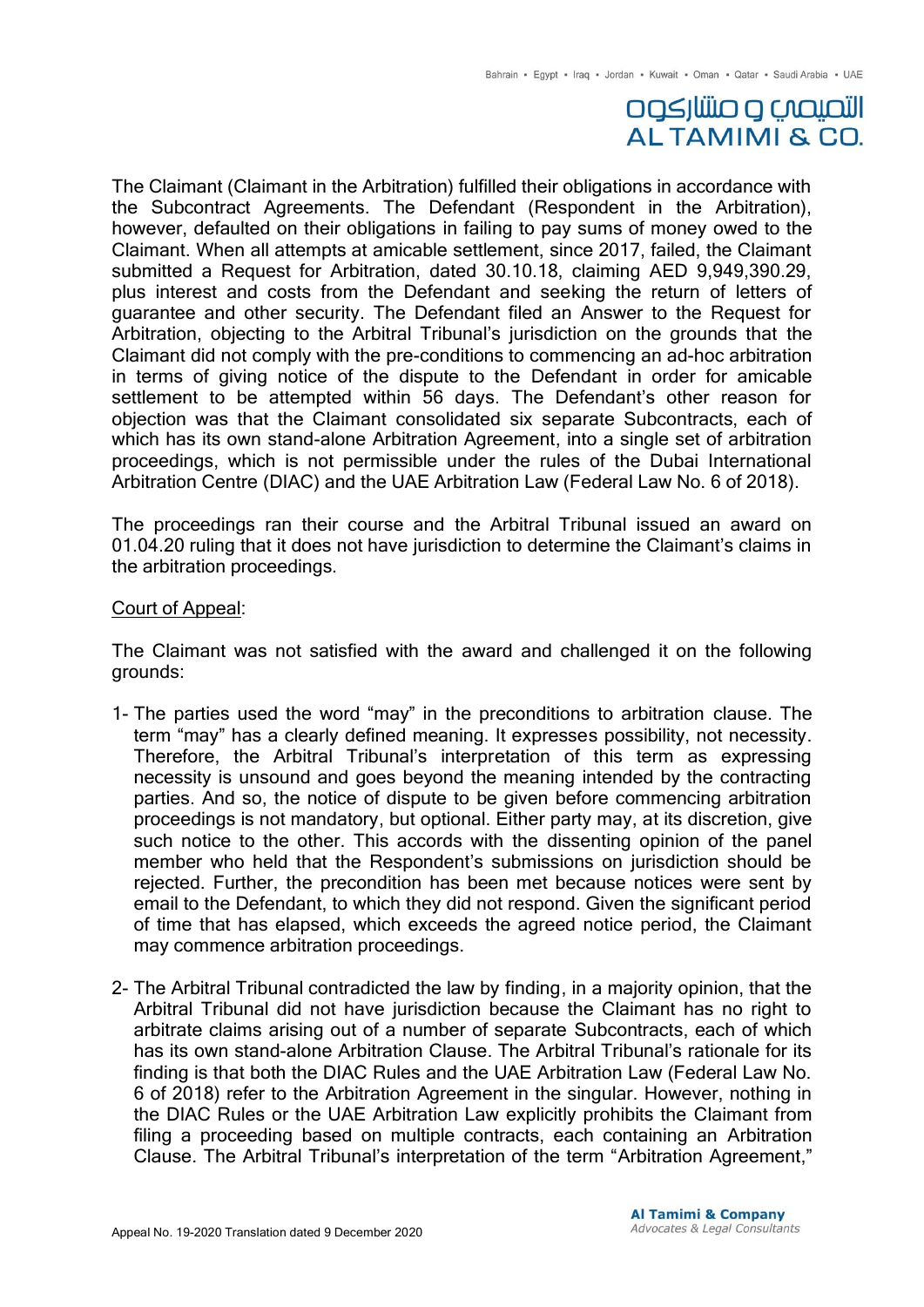# التصيصب و صنتار كوه **ALTAMIMI & CO.**

found in the DIAC Rules and the UAE Arbitration Law, as referring to a singular agreement has no legal basis. This accords with the dissenting opinion of the panel member. Moreover, the parties selected UAE law as the governing law and UAE law permits this procedure. Thus, the Arbitral Award, which violates the applicable law, is void under Article 53(e) of the UAE Arbitration Law. The award is also void under Article 53(h) of the UAE Arbitration Law for having dealt with a matter not falling within the scope of the Arbitration Agreement, namely the issue of whether it is permissible to initiate a single arbitration based on multiple contracts.

The Claimant filed, in support of their action, a docket comprising a copy of the Subcontract Agreements in question, the Arbitral Award, the notification of the Arbitral Award issued to the parties, and the arbitration invoice.

The matter ran its course before the Court of Appeal, as recorded by the minutes of hearings, with each party represented by its respective counsel. Counsel for the Defendant filed a brief in defense of his client and at the final hearing, the matter was reserved for judgment today.

As to form, the Claimant received notice of the Arbitral Award on 08.04.20 and filed their action on 21.04.20. Thus, the action was filed within the statutory time limit and is admissible in form.

Turning to the merits, it is settled, according to Article 204 of the Civil Procedure Law, that arbitration is an express agreement by the parties to have their disputes decided by an arbitrator, rather than the courts, and that the parties may impose preconditions to commencing arbitration. Therefore, a provision for amicable settlement of disputes would not preclude or conflict with another provision, in the same contract, for recourse to arbitration if no amicable settlement is reached.

It is further settled that the essence of Articles 258(1), 259, and 265(1) of the Civil Transactions Law is that the trial court retains discretion to interpret contracts according to their plain meaning, viewing their wording and terms as a whole, without giving regard to individual words to the exclusion of others. The court's interpretation must not go beyond the meaning borne out by the language of the writing or contract and must be based on sound reasoning which is supported by the contract (Cassation No. 165-2015 [Commercial] – 12.02.16).

It is further settled that while, normally, each action must, by law, be filed separately, multiple actions may be filed under a single statement of claim provided that it includes the necessary particulars of each action, as required by law under Article 42 of the Civil Procedure Law (Cassation No. 129-2012 [Property] – 09.12.12).

Clause 20 of the Subcontract s in question provides:

"1- If a dispute of any kind whatsoever arises between the Contractor and the Subcontractor in connection with, or arising out of, the Subcontract or the execution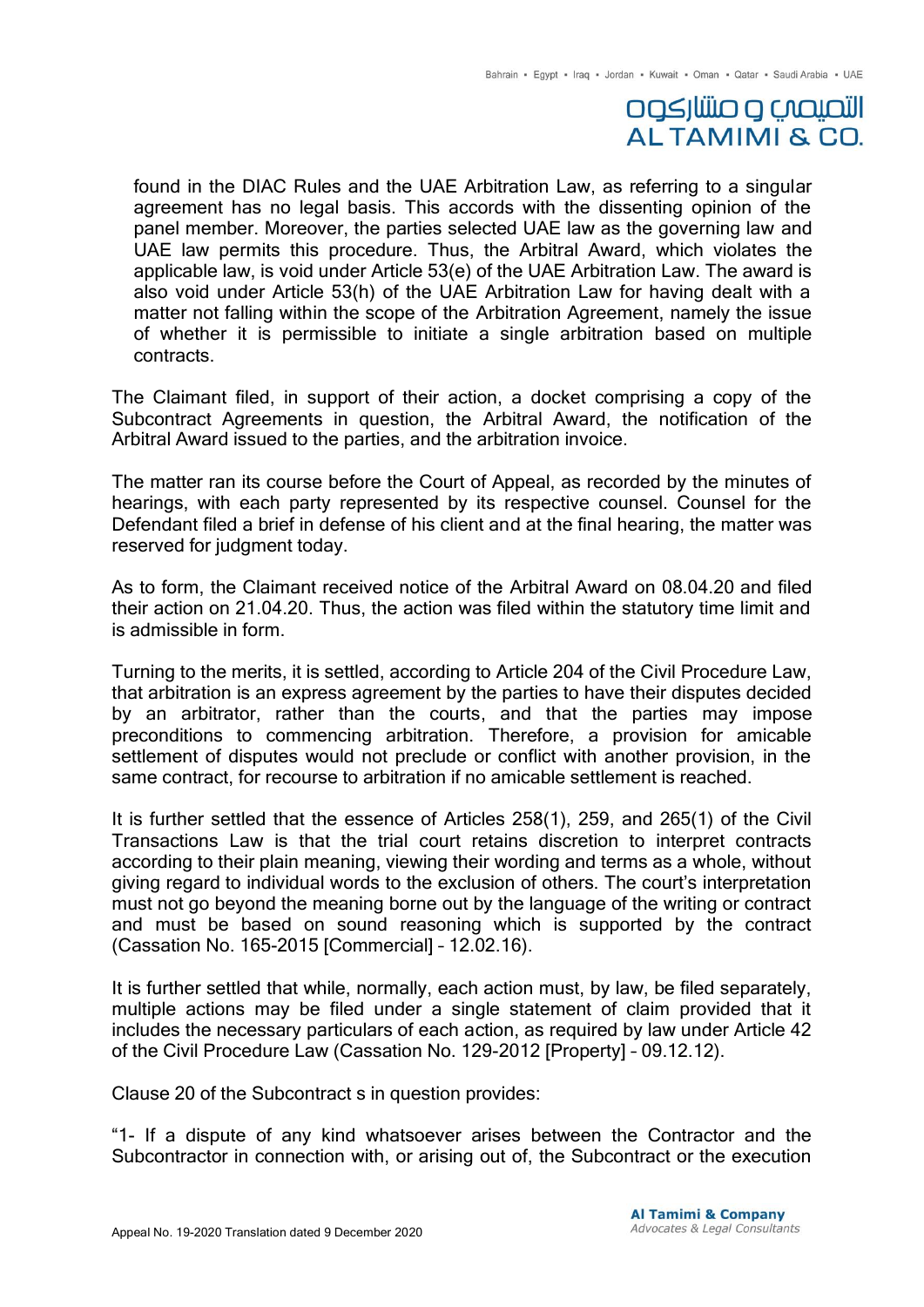## التصيصب و صنتار كوه **ALTAMIMI & CO.**

of the Subcontract works, whether during the execution of the works or after their completion and whether before or after a repudiation or other termination of the Subcontract, then the Contractor or the Subcontractor may give a notice of such dispute to the other party, in which case the parties shall attempt for the next 56 days to settle such dispute amicably before the commencement of Arbitration."

"2- Any dispute which has not been amicably settled within 56 days after the day on which notice of dispute is given pursuant to Sub-clause 20(1), shall be finally settled under the Rules of Commercial Conciliation and Arbitration of the Dubai Chamber of Commerce and Industry."

Therefore, the parties had agreed to settle any disputes that may arise between them out of the Subcontracts through amicable settlement within 56 days after the day on which notice of dispute is given to the other party. If an amicable solution cannot be reached, the dispute shall be finally settled under the Rules of Commercial Conciliation and Arbitration of the Dubai Chamber of Commerce and Industry.

As per the record, the Claimant (Claimant in the Arbitration) had given notice to the Defendant (Respondent in the Arbitration) before proceeding to arbitration, as confirmed by the parties' email exchanges, on 12.03.17 and 11.05.17, concerning the Claimant's claim for AED 7,456,075.2 in outstanding payments owed by the Defendant on the projects in respect of which the Subcontract Agreements were concluded and the Claimant's request to receive payment amicably and, should the Defendant so agree, schedule a meeting that week. Therefore, the requirement to give notice of the dispute before the commencement of arbitration has been met, per the above precondition, but the Defendant did not respond to the notice. This points to a failure of the parties' negotiations with a view to reaching an amicable settlement of the dispute. Further, the fact that the Claimant proceeded to arbitration after giving notice of its intent to the Defendant means that negotiations failed to lead to an amicable settlement of the dispute and that the Claimant could then commence arbitration. Therefore, the Claimant's Request for Arbitration, dated 30.10.18, filed after the deadline agreed upon in the notice, was duly filed.

The Defendant is not served by arguing that said notice was given by Ittihad International Investment, which is not a party to the dispute. Clearly, after all, Ittihad International Investment sent the notice and appeared before the Arbitral Tribunal on the Claimant's behalf as its legal representative, represented by Ayman Makarim and Azza Al Sayed. Ittihad International Investment was served notice of the Arbitral Award as the Claimant's representative. The Arbitral Tribunal ruled that it did not have jurisdiction to determine the Claimant's claims because the Claimant failed to comply with the contractual pre-conditions to arbitration, even though those preconditions were met, as noted earlier. In so doing, the Arbitral Tribunal has contradicted the law and the evidence. As regards the Defendant's assertion that the Claimant has no right to file an arbitration proceeding based on multiple Subcontract Agreements, each with its own stand-alone Arbitration Clause, it is clear to us that nothing in the DIAC Rules or the UAE Arbitration Law explicitly prohibits or bars the filing of a single Request for Arbitration based on multiple contracts, each containing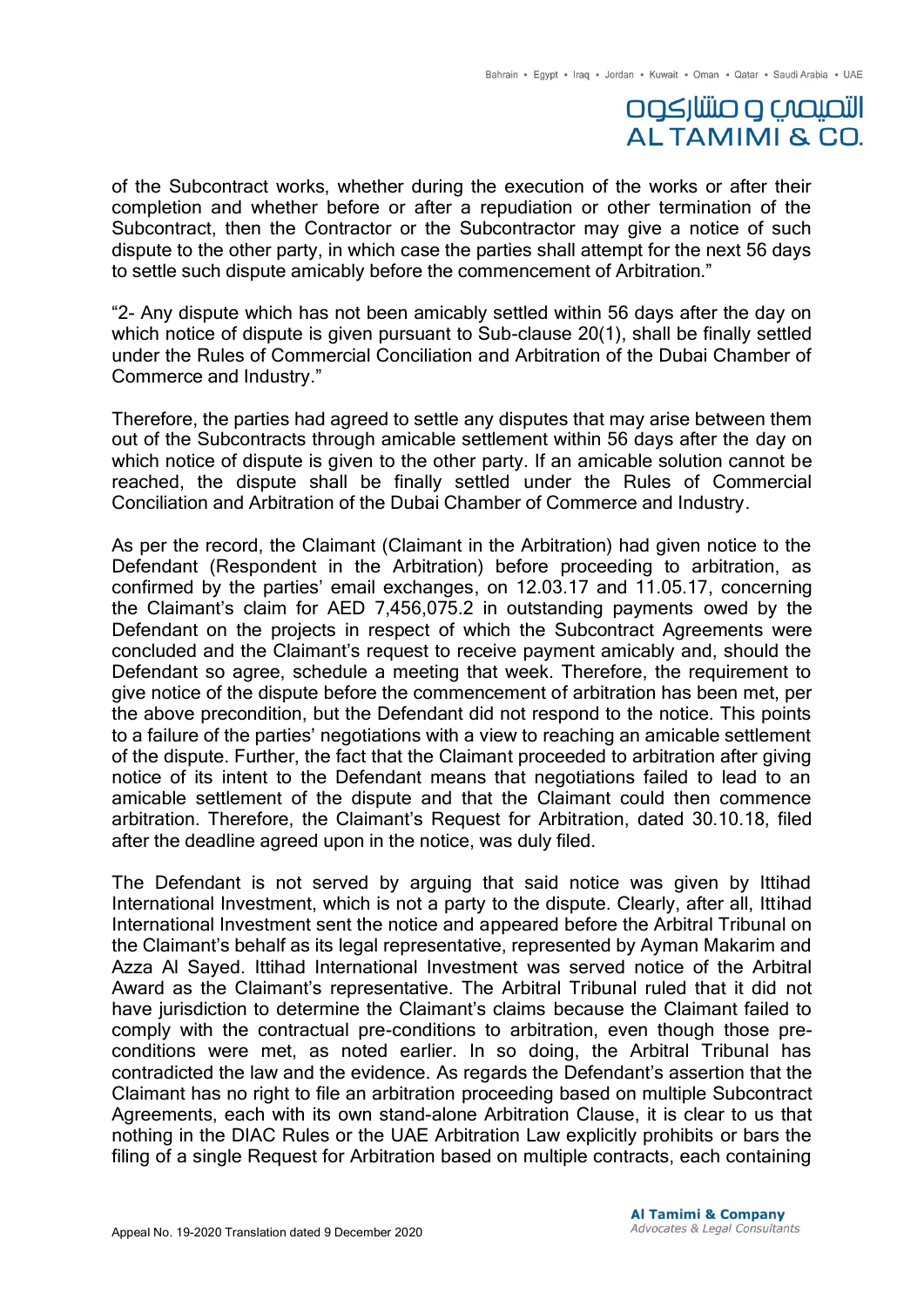# التصيصب و صنتاركوه **ALTAMIMI & CO.**

an Arbitration Clause. As to the Defendant's further point that the Arbitral Tribunal's rationale, in this regard, is that both the DIAC Rules and the UAE Arbitration Law refer to the Arbitration Agreement in the singular, not plural, which makes it a single agreement and bars the Claimant from filing an arbitration proceeding based on multiple contracts, this argument finds no support in fact or in law and reads more into the provisions than is actually there. This is confirmed by Section 2 of Article 1 ("Definitions") of the DIAC Rules. Section 2 reads: "Words used in the singular include the plural and vice versa." Furthermore, the parties had agreed that UAE law shall apply to the arbitration and its administration. UAE law does not prevent the filing of multiple actions under a single statement of claim or an action based on multiple separate contracts that exist on a standalone basis, provided that the action is valuated on the basis of the price of each contract and the fee is assessed on such basis. Accordingly, the Arbitral Tribunal should have applied UAE law when determining whether the Claimant was entitled to file an arbitration proceeding based on multiple contracts, given that there is no express provision in the DIAC Rules or the UAE Arbitration Law governing the issue. Therefore, the Arbitral Tribunal has violated the governing law specifically chosen by the parties, which renders invalid its award in which it determined that it did not have jurisdiction to hear the dispute. The Claimant proceeded correctly by filing DIAC Arbitration No. 135-2018 pursuant to the parties' agreement and the Arbitral Tribunal may not then rule that it has no jurisdiction for the reasons mentioned and explained above. Our conclusion is reinforced by the dissenting opinion of the Arbitral Tribunal's third member who found that the Arbitral Tribunal had jurisdiction. After reviewing all documents, submissions, and evidence filed and recorded on the Arbitration file by both parties, said panel member held that the Respondent's submissions on jurisdiction ought to be refused due to the following reasons:

"The Claimant and the Respondent entered into six Subcontract Agreements related to the same project (Dubai Inn Hotels), and the Arbitration Clauses are identical in all the six Subcontract Agreements. Even the DIAC Rules or Federal No. 6 of 2018 on Arbitration have not specified definitively that no more than one agreement may be consolidated into a single arbitration request. So, in the light of the above and as a matter of law, equity and good conscience, I found that the Claimant has the right to file an Arbitration proceeding for the six subcontract agreements as a single Arbitration Proceeding for determination by one Arbitral Tribunal, and the Request for Arbitration is valid, and the Arbitral Tribunal has the right to hear the dispute, and the Respondent's submissions on jurisdiction are rejected."

These findings are correct as a matter of law. Based upon, and in view of the above, the Arbitral Tribunal's award ruling that it has no jurisdiction to determine the Claimant's claims is invalid because the Arbitral Tribunal did not apply the rules designated by the parties as applicable to the substance of the dispute. Therefore, the Claimant's action was filed on a proper basis in fact and in law and, as such, the Arbitral Award issued in DIAC Arbitration No. 135-2018, dated 01.04.20 will be set aside, as hereafter set out in the dispositive section.